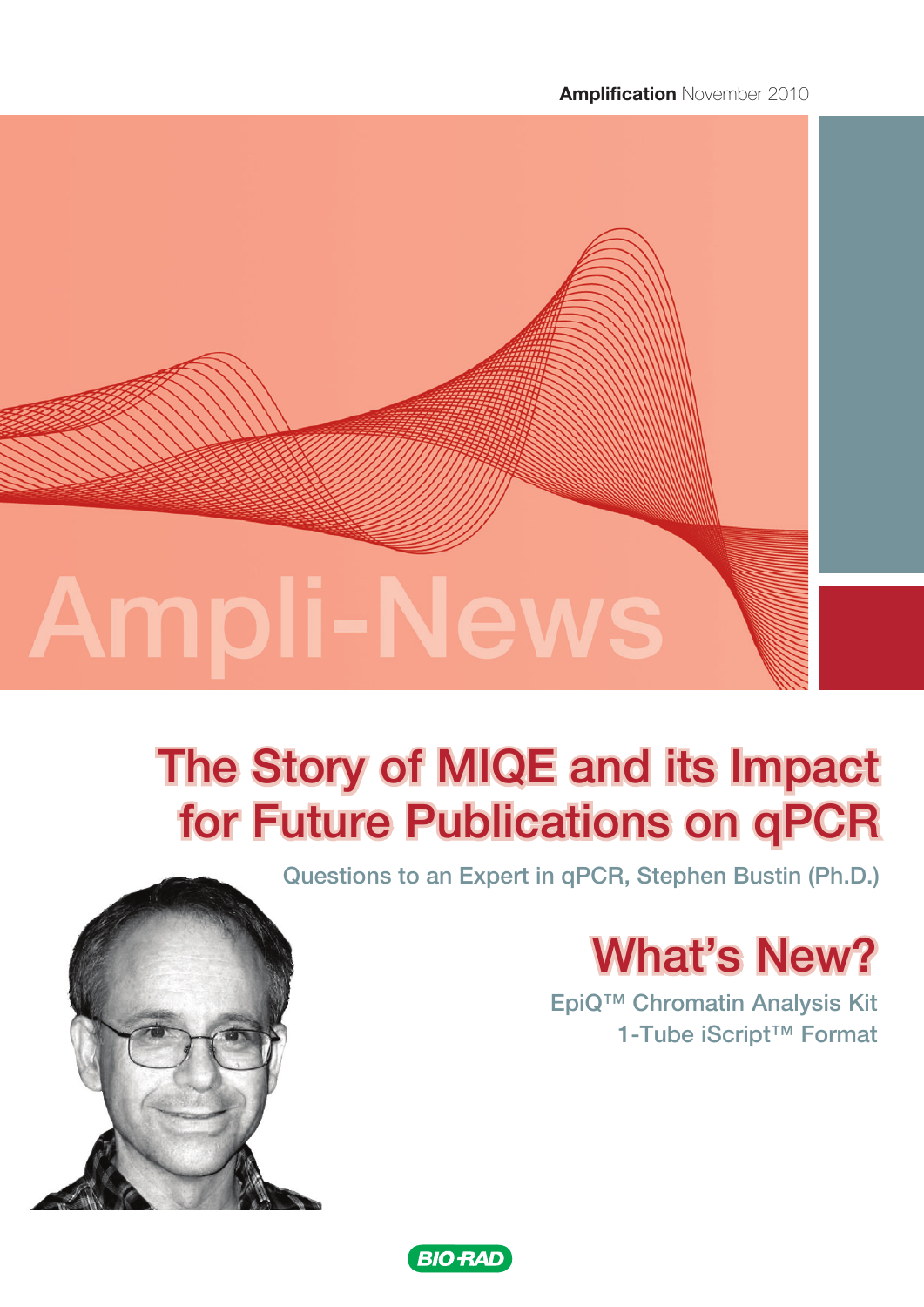# The Story of MIQE and its Impact for Future Publications on qPCR

### Questions to an Expert in qPCR, Stephen Bustin (Ph.D.):

MIQE is a set of guidelines with some essential (59) and some desirable (28) check points for the documentation that describes the minimum information necessary for evaluation of quantitative real-time polymerase chain reaction experiments. Following these guidelines will encourage better experimental practice, allowing more reliable and unequivocal interpretation of quantitative PCR results.

More details can be found on Stephen Bustin's MIQE homepage: http://www.sabustin.org/

## **Biography**

Stephen Bustin obtained his Ph.D. from Trinity College, University of Dublin in molecular genetics in 1983. He is currently Professor of Molecular Science at Barts and the London School of Medicine and Dentistry where he aims to apply his research in a more translational setting by doing basic research and clinical practice in colorectal cancer. A priority research aim is to translate his distinctive approach for predicting metastatic behaviour of colorectal cancer into a practical and robust assay for cancer prognosis that is not just more accurate than anatomically-based staging but can identify candidate therapeutic targets in metastatic colorectal cancers.

## Key Publications

Bustin SA, Benes V, Garson JA, Hellemans J, Huggett J, Kubista M, Mueller R, Nolan T, Pfaffl MW, Shipley GL, Vandesompele J, Wittwer CT. (2009) The MIQE guidelines: minimum information for publication of quantitative real-time PCR experiments. Clin Chem. ;55(4):611-22.

Nolan T, Hands RE, Bustin SA. (2006) Quantification of mRNA using real-time RT-PCR. Nature Protocols 1:1559-1582

Bustin, SA (2002) Quantification of mRNA using real-time RT-PCR: trends and problems. J Mol Endocrinol 29:23-39

#### Interview - by Marcus Neusser, Bio-Rad Laboratories - Gene Expression European Product Manager

1. Stephen, you are the first author of the MIQE paper that was published at the beginning of 2009 in Clin. Chemistry\*. What was the idea of the MIQE project when you started it?

When we started back in 1997 using qPCR, it quickly became clear to us that there were a whole range of problems that needed to be addressed. Also, the advice that we was given at the time by the vendors of our real-time PCR instrument didn't really give us the confidence that our results would be robust and reliable. And even back then it was clear to us that RNA quality would be important because, being a clinical department, we were aware of how the extraction of the sample would be important and that the PCR itself was only a very small component of the whole workflow. It all had to come together to provide a clinically relevant result.

In those days most people were much less aware of these issues. They mostly cared about getting results using this exciting novel technology and whether they were biologically or clinically relevant, or not, really came second. It was very soon that we realised that there were two problems that needed addressing. There was the whole biological area, which involved being careful about sample selection and data interpretation in the context of, for example, known clinical parameters. And there was also the technical side.

Over the years, from other peoples' publications and some of our own, it became clear that the whole PCR process and particularly the reverse transcription-step of course, was characterised by significant problems, and unless each step was controlled very carefully, results would end up being pretty unreliable, variable and certainly would be difficult to reproduce by other researchers. I think that is something obvious to anyone perusing the literature, there are many contradictory and conflicting results, mainly based on the fact that people do not use the same samples, use different protocols and apply different analysis criteria to their data.

#### 2. Did other researchers make similar observations?

Yes, our own worries and concerns were shared and extended over the years by other people publishing problems associated with sample extraction, sample homogeneity, the reverse transcription problem, the whole normalisation conundrum, which I first discussed in 2000 in one of my publications. Jo Vandesompele provided a solution to this, with Michael Pfaffl addressing PCR efficiency questions and Mikael Kubista highlighting the RT-step problems.  $1, 2, 3, 4$ 

But what really brought the problem to the front of my mind was my involvement with the measles mumps and rubella (MMR) case here in the UK and the US. A paper using RT-qPCR technology published in 2002 purported to show an association between measles virus and bowel pathology in children with developmental disorders. As I was investigating the underlying data in detail it became clear to me that the conclusions supporting that link had nothing to do with the results that the authors had actually obtained. This really moved my attention

# Lancet retracts study that tied vaccine to autism

BY SHIRLEY S. WAN Ev Smazev S. Wave<br>
of Arithsh medical journal<br>  $\Delta$  Rivitsh medical journal<br>
on Tuesday formally retracted<br>
the study that first raised<br>
toween aution-like symptoms<br>
and the mumps, measles and<br>
the symptoms of the value o

munize their children against<br>measles, according to Richard<br>Horton, edtor in child of the<br>Lancet, which issued the retraction Tuesday. He called<br>the study the "starting pistol"<br>in the controversy. the study the "starting pistol"<br>in the controversy.<br>In 2004, 10 of the 13 au-<br>three three started on the original paper, all 13 of whom were seem<br>cheres is ideal on the not paper starting paper. In London, retracted the<br>d

seeking communit. The approximation of Many consumer groups have spent 10 years we<br>given a have spent 10 years we given a compaign a sample of the evolution<br>evolution of the model of the model of the model of the model of

chief, said the journal was<br>particularly concerned about<br>the othical treatment of the<br>children in the study, and that<br>the children had been "cher-<br>ry-picked" by the study's su-<br>thors rather than just show-<br>the way in the b for children, despite the lack<br>of scientific evidence for a link with autism over the link virtual<br>statistical conductions of the statistical conductions, which is<br>defined as a point of Madicine of Madicine of the Distric

Volkmar. vourant, an automount<br>searcher and professe<br>chiatry at the Ye Study Center who volved in the Land<br>volved in the Land<br>"My fear unfortunate"<br>this won't totally fear of all parents." The Lancet made the decision to issue a complete rescult<br>traction after an imdependent regulator for doctors in the U.K. concluded last week that<br>the study was flaved. Dr. Horizon, the study was flaved. Dr. Horizon, totally alla

from unease about what people actually do, to concern about what they actually report.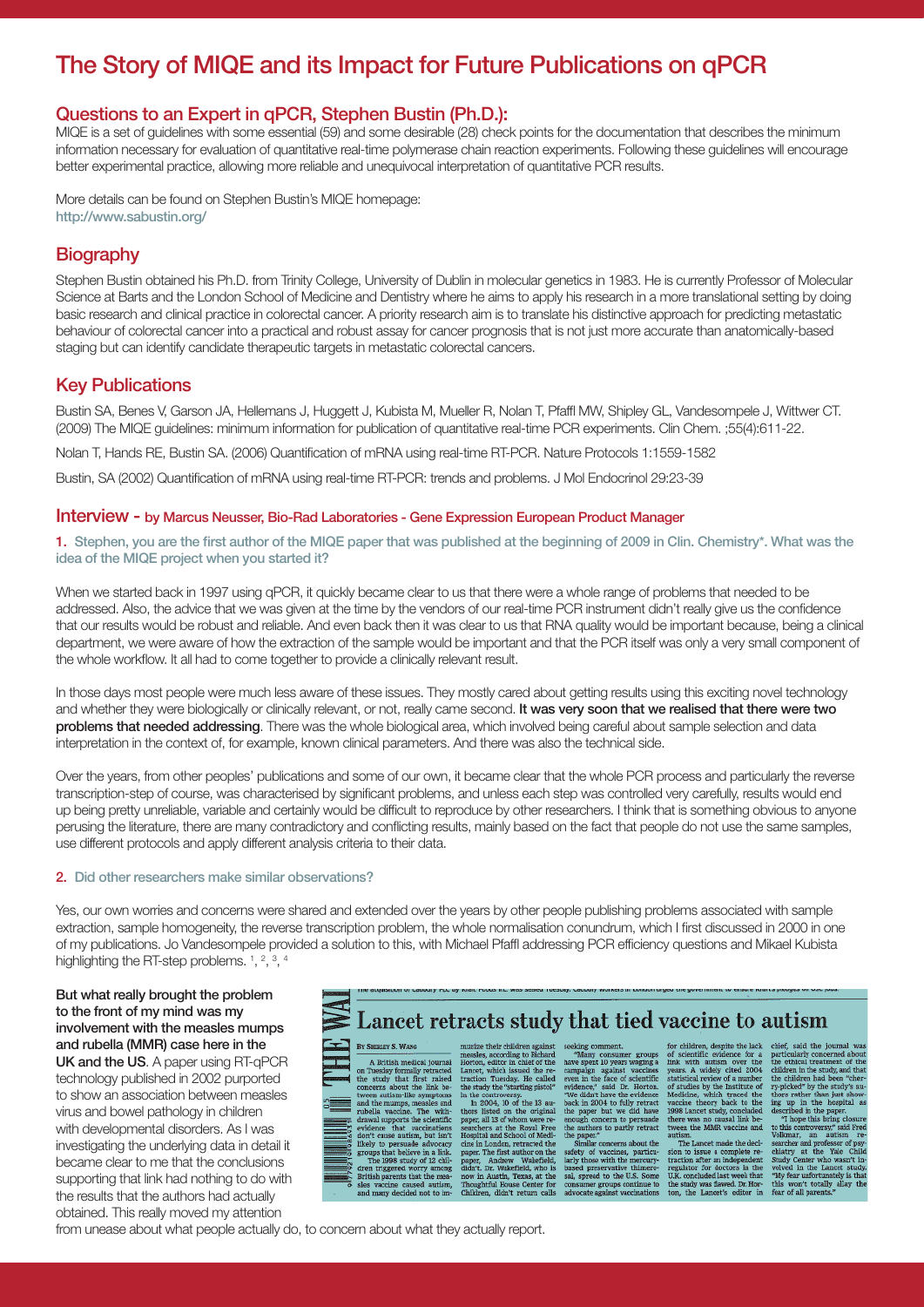And so through discussions between groups of people with similar concerns, we debated this issue for quite a while and how we could practically end up with a set of guidelines that would make people sit up and pay attention, and try to conduct and report their experiments properly. Once we decided we would attempt to design such guidelines, we contacted other influential and well known researchers, such as the qPCR pioneer Carl Wittwer. His involvement had an additional advantage in that he is an editor of the Journal of Clinical Chemistry and immediately suggested that this might be a good vehicle for publicising these guidelines. So we spent several months in discussing, writing, defining, remodelling and refining to come up with an agreed general set of guidelines that was published, not as a "you must do this or else" but as a means to stimulate discussion and raise awareness of the poor state of the scientific literature, at least as it related to qPCR.  $5, 6, 7$  So these guidelines were published as a blend of all of our involvement, our understanding that there really was a problem and a desire to conceive a document that people could discuss and criticise, but take seriously. It's always better to have a draft than having nothing concrete to work with.

#### 3. Can you comment on the activity of the so-called MIQE community today?

We are a group of academic and commercial researchers that have known each other now for quite a long time and are, all of us, firm friends. I think there are two aspects to participation. When researchers hear about MIQE they are quite interested and always have some comments on it. We certainly invite anyone who is interested to contact us and contribute, as it definitively is an open community.

It is interesting that companies are extremely supportive of these MIQE guidelines, far more so than journal editors are. That surprised me because if you look at the quality of papers that are produced today in terms of the information that is provided, the situation is no better than it was 10 years ago. If you look at the quality and detail of the information provided by the high impact factor journals, it really is beyond belief, as it is often inappropriate and even misleading especially again in high impact factor journals. The most obvious example I can give you is that of erroneous normalisation. Eight years after the landmark Genorm<sup>4</sup> paper, a majority of individual publications still report the use of single reference genes, unvalidated, and very often reference GAPDH or 18S. To my mind people should always want to use the best possible technique and, where possible, standard protocols. You know, to me, this doesn't seem to be such a difficult concept.

#### 4. Some people complain that the MIQE guidelines are too restrictive and far away from laboratory reality. Can you comment on these voices?

That is an interesting comment because first of all, all of us that are authors on this paper are active laboratory workers. Having said that, what I do accept is that these are not simple guidelines that you can easily tick off, or that there will be no effort involved in incorporating them into a publication.

They are a stringent set of guidelines and the reason they are a stringent set of guidelines is that qPCR and RT-qPCR are not simple assays. They involve a very involved workflow that starts with how to select a sample and ends with how to analyse and report the data. So to my mind, there is a standard workflow that many people would follow when they design their rt-qPCR assays. You select a tissue, you select a target or a set of targets, you select a RNA extraction method, you select a RNA quality assessment method, you design primers, you make sure they work, you choose a reverse transcriptase, you optimise your assay, you make sure you have an optimal PCR assay, you choose the criteria for accepting Cqs, and you incorporate all appropriate controls. You then decide how you are going to analyse your data, and how you report them. So to my mind, while the MIQE guidelines reflect the complexity of the assay itself, they are a blueprint for a well designed real-time PCR assay. And the paper actually states that a major aim of MIQE is to allow researchers to design better assays.

In practice, if I follow each step from beginning to end to design a de novo assay, then not only should I end up with an assay that makes sense and gives me real data, but I have also fulfilled all the criteria that we suggest should be included with a publication. So yes it is complex, it is somewhat involved, but it's no more than what you would do if you design an assay anyway, it's not any additional work. Of course MIQE does not address all the qPCR experiments people do. We hope that people involved in micro RNA experiments and multiplexing experiments will contribute their suggestions for the discussion and I am certain that the guidelines will evolve.

#### One important issue concerns the requirement to publish primer and probe sequences.

We know that small changes in primer and probe sequences, enzymes and experimental conditions can result in different results. Now we discussed this at length and the compromise that primer sequences are essential and probes desirable is what we came up with. We certainly agreed that in order to assess the validity of an assay, you really need to know the sequence of the primers. It would be nice to know the sequence of the probe, but an assay can be reproduced without that information. So that's where we are with the potential controversies and concerns.

Pre-designed assays are a sensitive topic, with some vendors providing minimal information with respect to their assays, while others give you the information on probes and primers. So I think it is possible to combine a commercial approach with transparency and I would suggest that if researchers wish to use pre-designed assays, they buy them from companies that comply with this MIQE guideline. People can also use other sources of information like the PrimerDB database. You can get validated assays, they are freely available and you can read other researchers' experience and assessments.<sup>8</sup> So my suggestion would be that people use a transparent commercial assay or PrimerDB if they don't want to design their own primers and probes.

#### 5. What are, in your opinion, the most controversial points within the MIQE community?

I think one thing that immediately springs to mind is the whole question about normalisation. How do you normalise? And this is true for both mRNA normalisation and Micro-RNA normalisation. mRNA normalisation has been addressed repeatedly, for example by Jo's Genorm standard, but also by alternative methods that are readily available for people to use. The problem is most people don't use them. I think there is a divergence between what people know they should do and what they are actually doing. Methods for miRNA normalisation are being published, although no consensus has been established on how best to normalise. So that is one problem, the other problem is how you actually get a Cq. And I noticed that Bio-Rad is sitting on the fence because you provide both a conventional threshold analysis mode and a "regression" method, which is applied to individual plots and generates a Cq. Clearly, intuitively a method that does not require the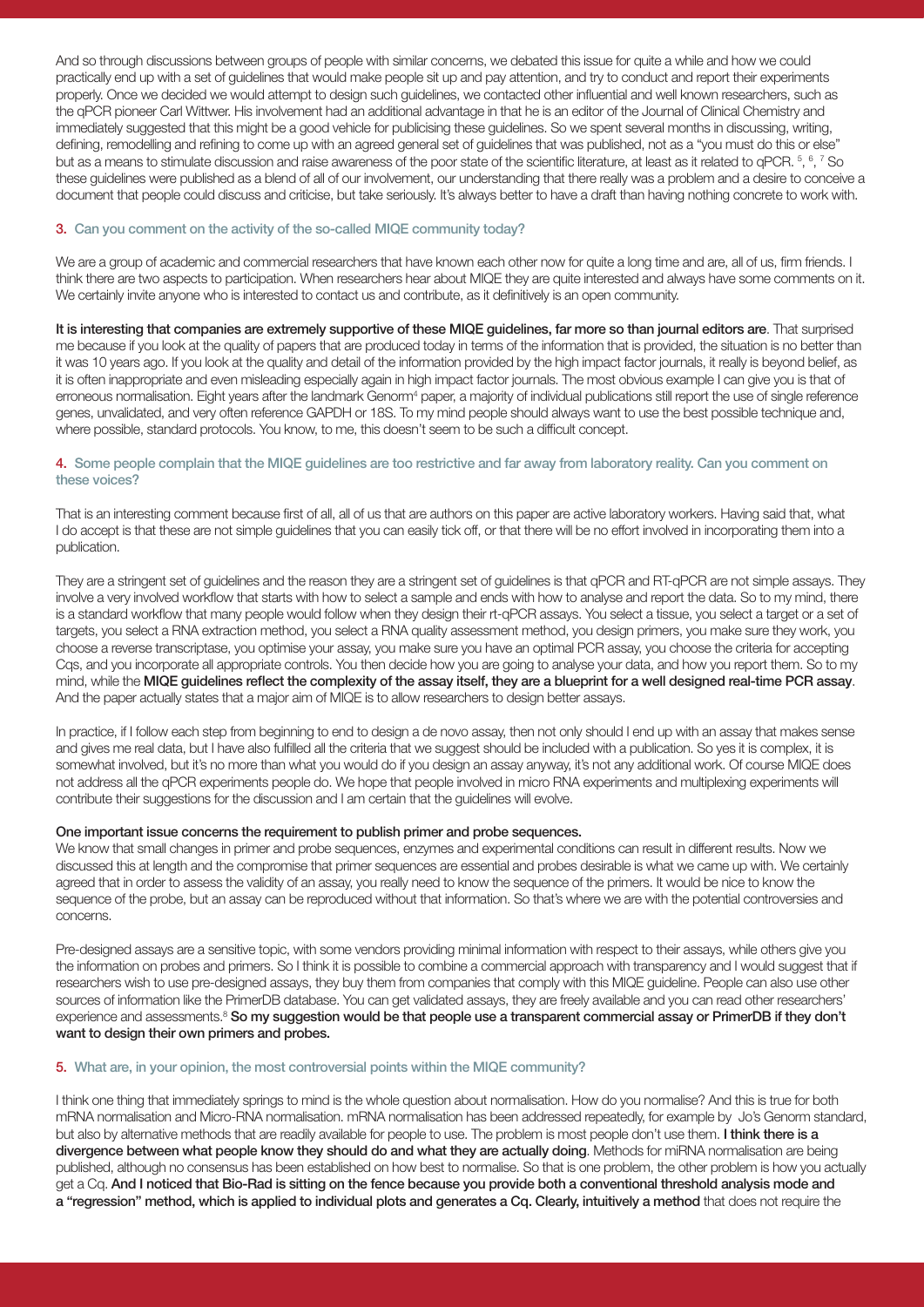setting of a user-defined threshold must be better than one that is subject to individual subjective variation. We have a Bio-Rad CFX instrument and we always check both. And usually there is not an awful lot of difference. However, this is an area of active discussion and characterised by numerous publications.

Another problem concerns PCR efficiency: how best to measure efficiency and whether assays should be 100% efficient. I have always taken the approach that I design my assays so that they are as close to 100% efficient as possible using a dilution curve and so do not need to worry about the use of any correction factors. Obviously I'm not saying that this is the only approach and there is considerable debate, as well as numerous solutions, resulting in all kinds of interesting approaches to this conundrum.

I think that essentially every single step of the PCR assay is controversial. If I'm looking at mRNA expression, I must know something about the integrity of my RNA and if there are any inhibitors present. Now that is not controversial. The controversial point is that people don't actually do that: they don't look at integrity and they don't look for inhibition. Yet there is controversy whether these critical data should be reported. And it's the same with samples: it shouldn't be controversial that if I'm working with cancer biopsies, I need to be aware that cancers are heterogeneous. So I really shouldn't take a whole biopsy, prepare RNA and expect to find a robust expression signature, or even a set of clinically relevant biomarkers. I should be far more selective, for example by carrying out laser micro dissection to identify clinically relevant areas of the tumour, such as intravasated cells. But even if tissue is laser micro dissected, as one of my Ph.D. students found, once you start embedding fresh material and then prepare sections from which you isolate RNA, this RNA is very easily degraded and requires continuous quality control monitoring. We ended up assessing RNA after every handling step. Now, how many people actually look at the RNA quality of each step of this process? We have the data that shows very clearly that everything that you do to your tissue affects RNA integrity.

Michael Kubista reported about 4 or 5 years ago, that if you use different reverse transcriptases you get different results. But actually how many people have taken that on board? He has also reported that you have to be careful with your cDNA priming strategies because they can generate different results. These are not controversial topics, the controversy is that people don't seem to comprehend these facts and factor them into their experiments. And I think you can take it to the very final step, which is reporting. Again, it shouldn't be controversial that if I want to generate a scientific publication I should report what I have been doing.

6. The RDML mark-up language suggests using common terms like Cq  $(=$  cycle of guantification) aiming for a common language in qPCR that everyone can follow. We, as a company, have had some internal discussions in terms of the importance of the implementation of RDML compliant terms into our qPCR software. What do you think about it? Does it have any impact from your point of view?

Yes it has! Because when you decide to buy an instrument, differences in software certainly will be apparent and some are more user-friendly than others, but after familiarisation all supplied software will generate acceptable data. However, ultimately a decision on which instrument to buy is based on reasoning along the lines of "O.K. I like this instrument, I like this one too, but these people were obviously very knowledgeable, they knew what they were talking about and they can give me the support I need. I'll go with them". The way that people encounter any technology is through the vendor and this gives the vendor the unique opportunity to make sure people use their instrument and this technology correctly. Why not give an instruction manual that teaches them how they acquire and interpret their data, based on an agreed standard. And I think the way that you sell your instrument bundled with the Biogazelle qBasePlus Software is really far sighted and should be done by every manufacturer. It encourages you to use a program that implements a certain set of standards, makes the process of obtaining results more transparent and ensures that a result is not based on some subjective or erroneous data handling. In my opinion it is crucial to have manufacturers on board and I'm very gratified to see that there is a universal enthusiastic response. And as I said to you earlier, Bio-Rad's qBase deal is very good news indeed.

#### 7. Can you comment on how MIQE changed your and your lab staff's daily life in the lab?

In 1997 we started with the ABI 7700 which we loved, but if you look at it retrospectively, it was terrible because it hid all the problems. It gave you beautiful amplification plots, but never highlighted any associated problems. So we were unaware of things like light variable heating of the 96-well block, the need to check fluorescence levels, problems with wandering baselines and so on. I remember coming into the lab every morning and being fascinated with the amplification plots.

Our use of the technology in those days was different, of course, in that we expected to take our sample, knowing very little about its integrity and just amplified it and expected a quantitative result. We have always used standard curves and tried to obtain copy numbers based on dilutions of artificial amplicons diluted into tRNA for RT-qPCR, or salmon sperm DNA for PCR assays. When we started using qPCR, we were told that quantification extended over a wide dynamic range. However, we also quickly realised that if you used widely different amounts of starting material, results became inconsistent. Overall then, it soon became apparent that what suppliers promised wasn't always what happened in real life. We learnt by our mistakes, using similar amounts of starting material, making sure we were consistent in our priming methods, using a consistent RT protocol and maximised PCR efficiency. So over the years we simply learned to develop protocol that weren't in every respect MIQE compliant but, together with colleagues' expertise and experience, evolved into MIQE

#### 8. How will applying the MIQE guidelines impact the laboratory's budget and workload?

We have always tried to design assays and analyse data in a way that reflected best practice at the time. So, obviously, we did lots of things wrong because we did not know any better. I remember a CHI meeting in San Diego in 2001, where I had a slide with four bullet points, "simple, specific, speedy and sensitive". This is how we perceived qPCR in 2001 and my point was that "it's none of these". It certainly is not simple or speedy because you do have to spend a lot of time making sure the assay is right. And it is only sensitive and specific if the assay has been properly designed.

So yes, there is an impact, but surely that is better than having to retract papers or end up in a situation where your paper is a significant factor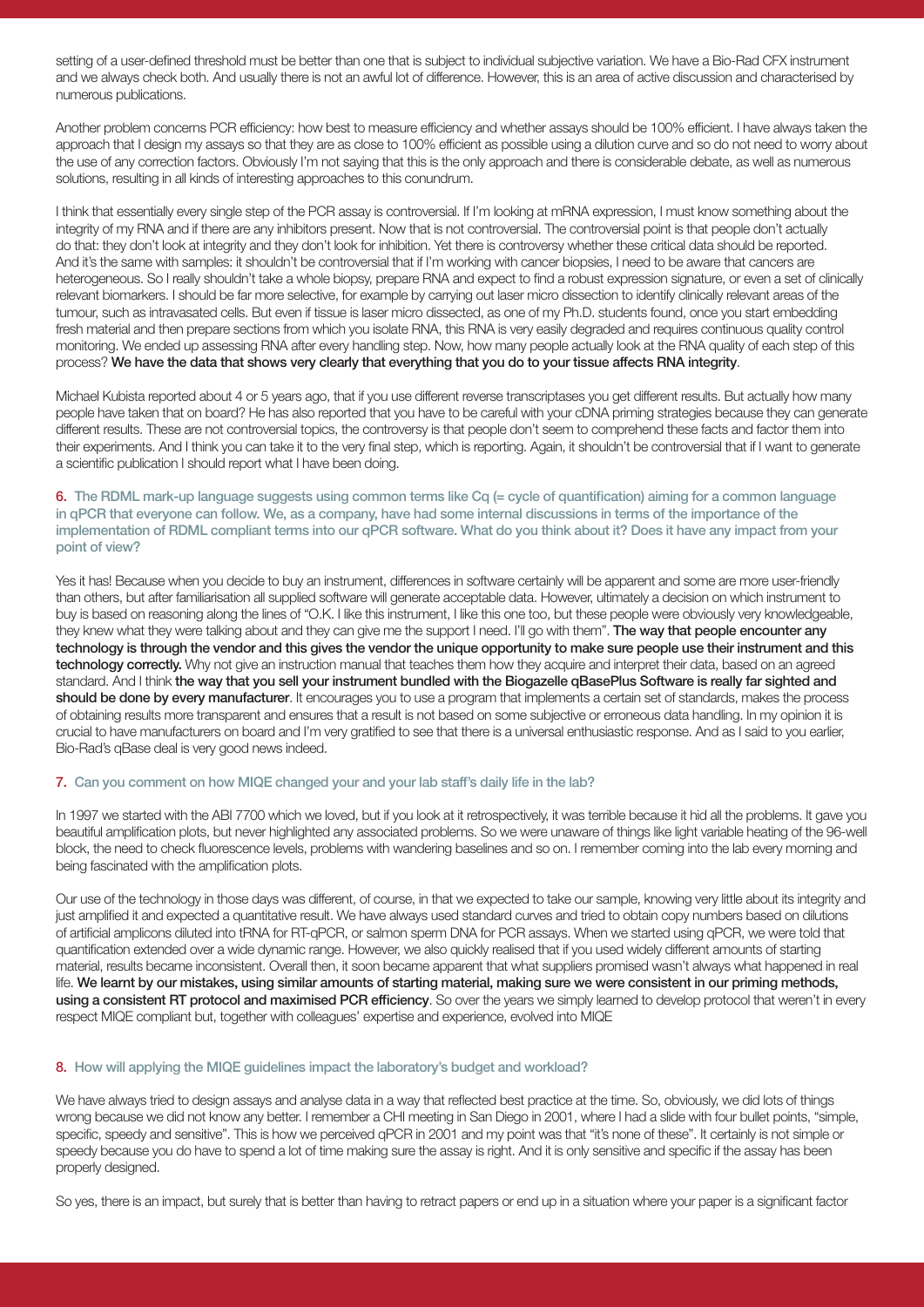in peoples' misery, like the MMR case. qPCR is increasingly finding new applications, making it a massively influential technique. Its inappropriate use is frightening and the implications are horrendous. Applying MIQE guidelines will save both time and money, as it will result in the elimination of wrong and misleading publications. You may think that I am obsessed with this topic, but it is appalling what's happening and so to my mind at least the publications of MIQE have encouraged and widened a debate that must include a discussion of integrity and truth, and cannot simply be dismissed as "being too dogmatic", something I have been accused of.

#### 9. Is qPCR today optimal?

Look at the whole workflow. Most people would agree now that PCR itself is optimal. After all, we can detect a single molecule if the assay design is right. The problems today are all before and after the PCR step and they need to be addressed. So that's why I said to you that including qBasePlus is a fantastic step because it really takes care of the whole of the downstream workflow. You can now import the raw data and the program analyses the quality of the data; it provides an indication of what results mean, does statistical analyses and allows for easy data exchange. That's perfect. Unfortunately, there are significant and unresolved problems with the upstream workflow. That's why I think that MIQE is so important because it allows reviewers, editors and readers to ask relevant questions about the assay.

#### 10. Isn't MIQE like getting a drivers licence to permit running a qPCR assay?

That's where you come in as a manufacturer: You provide an instruction manual for your instrument. This takes care of the basics. Provision of software such as qBase Plus or MultiD's GenEx, coupled with training and recommendation of MIQE provides the icing on the cake. A combined effort from researchers, editors, manufacturers and reviewers is required to ensure that certain standards are applied. What they are in detail remains open for discussion, but must revolve around sample preparation, quality control, reverse transcription consistency, PCR efficiency and data analysis guidelines.

#### 11. As reviewer for several scientific journals, have you already mentioned a change during 2009? Are scientists following the MIQE guidelines in their publications on qPCR?

II don't think that the response is instantaneous, but we are beginning to see a reaction now. I get a notification when the MIQE paper gets cited and it is beginning to come through now. It is clear that people are beginning to realise that these guidelines exist. This is also due to a series of conferences and meetings that Bio-Rad organised last year in Europe, where people were made aware of the guidelines and obviously communicated with other people. People are beginning to realise that there is a problem that can be addressed by following guidelines. Editors' responses are critical and I think that's where our problem lies.

One thing I want to avoid is being seen as a school master. You know, the guidelines do not force anyone to do something in a particular way. What we are saying is: "look, let's see whether there is a problem and if we agree that there is a problem, let's address it". It might be MIQE, it might be "MIQE Light", it might be "MIQE Plus", but at least let's do something. And there are certain key areas that need to be addressed. I don't think that anyone would argue that samples need to be carefully selected, that RNA preparation needs careful control and quality assessment, that the reverse transcription step needs consistency, that the assay should be robust and efficient, that appropriate controls must be present and that data must be analysed in a way that is consistent. I think those issues are clear. I think this is what MIQE addresses. So, if you follow the MIQE guidelines you will end up with a good assay. And you will have all the information needed to publish

#### 12. How did industrial partners and companies like Bio-Rad support your efforts on MIQE?

It's interesting to see that companies have been enthusiastic. For me, Bio-Rad was the most involved in that you've stepped in and invested a fair bit of money and effort in organising a series of meetings that revolved around MIQE. Others have started to listen as well, as there is a general consensus that the MIQE standard is useful. And I'm very impressed by that, I didn't expect that.

#### 13. What are the future perspectives and considerations of the MIQE community, what is the outlook?

It would be great if all qPCR users embraced the MIQE guidelines. Certainly it is essential that anyone who wants to use real-time qPCR should be aware of the fact that there are many pitfalls that require the application of certain standards, if results are to be meaningful. And this is so important because qPCR is used across so many disciplines. You got forensic researchers, clinical scientists, basic researchers and so on, and there are obviously differences in how a virologist might approach a qPCR assay, as opposed to someone interested in cellular gene expression. But there are certain steps that are in common, so I think we will have a core set of guidelines that everyone will follow and they include sample selection, quality control, reverse transcription, PCR efficiency and data analysis steps. Eventually there might be several paths leading to qPCR results, but results from different laboratories will be comparable. I'm very optimistic that the whole area of data analysis is being taken care of. We already know that the PCR assay itself is robust and if people use validated and optimised primers and probes (this could be their own, those available from databases or transparent commercial suppliers), the PCR step will also give no cause for concern.

#### Stephen, we thank you for this interview.

#### Literature:

- *1 Pfaffl M., 2001, Nucleic Acid Research 29, 2002-2007*
- *2 Stahlberg et al., 2004, Clinical Chemistry 50, 509-515*
- *3 Kubista et al., 2006, Molecular Aspects of Medicine 27, 95–125*
- *4 Vandesompele et al, 2002, Genome Biology 3:7, research 0034.1-0034.11*
- *5 Bustin et al., 2009, Clinical Chemistry 9 55:4, 611–622*
- *6 Bustin S.A., 2010, Methods 50:4, 217-26*
- *7 Lefever et al., 2009, Nucleic Acids Research 37:7, 2065-2069*
- *8 Pattyn et al., 2003, Nucleic Acids Research 31:1, 122-123*